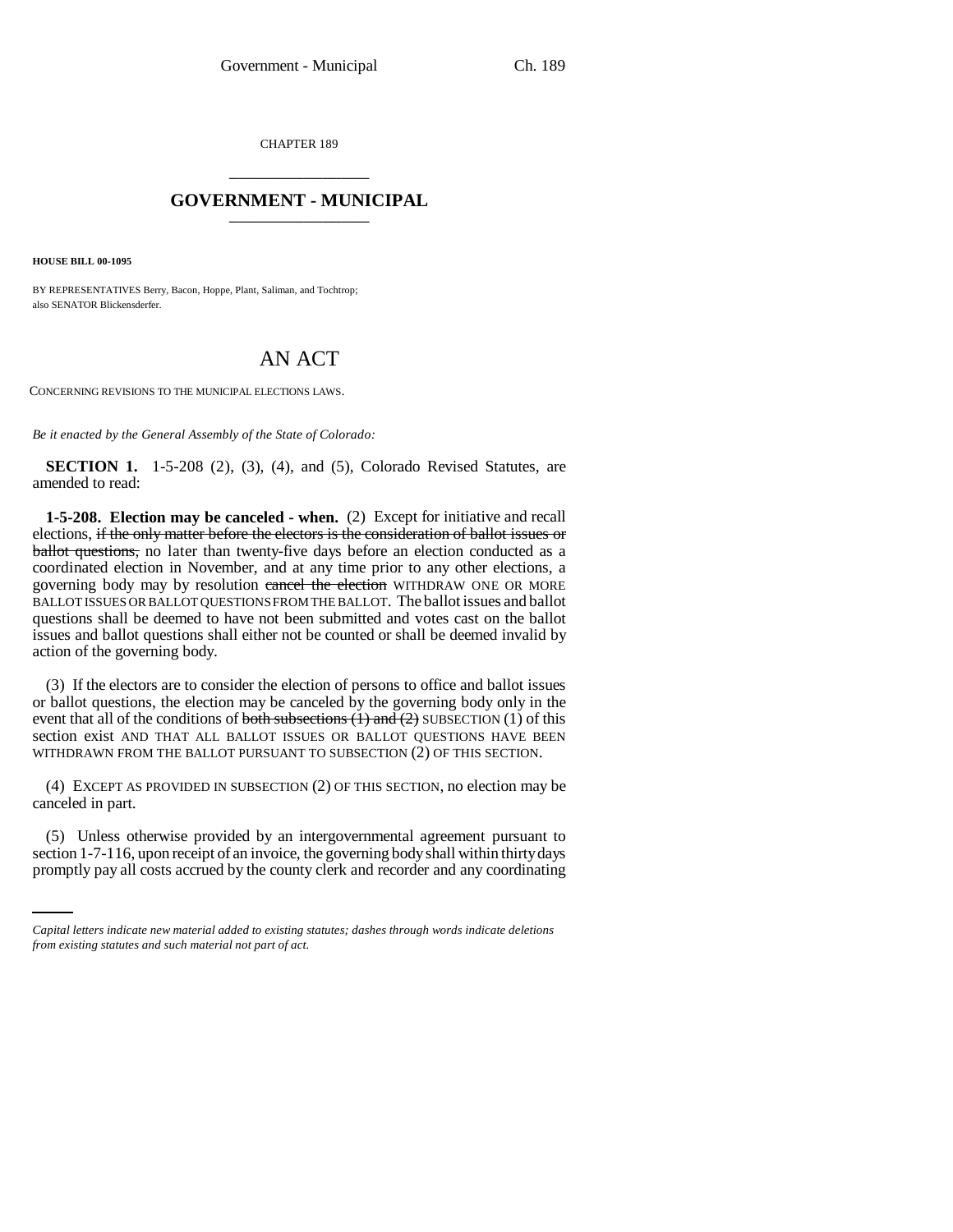political subdivision attributable to the canceled election OR WITHDRAWN BALLOT ISSUES OR BALLOT QUESTIONS.

**SECTION 2.** 1-45-108 (2), Colorado Revised Statutes, is amended BY THE ADDITION OF A NEW PARAGRAPH to read:

**1-45-108. Disclosure.** (2) (e) THE REPORTING PERIOD FOR ALL REPORTS REQUIRED TO BE FILED WITH THE COUNTY CLERK AND RECORDER OR WITH THE MUNICIPAL CLERK SHALL CLOSE FIVE CALENDAR DAYS PRIOR TO THE EFFECTIVE DATE OF FILING.

**SECTION 3.** 31-1-101 (10), Colorado Revised Statutes, is amended to read:

**31-1-101. Definitions.** As used in this title, except where specifically defined, unless the context otherwise requires:

(10) "Regular election" means the election held in towns on the first Tuesday of April in each even-numbered year; the election held in cities on the Tuesday succeeding the first Monday of November in each odd-numbered year; and the regular election of officers, and any other regularly scheduled election at which all qualified electors of a municipality may participate, in any other municipality ELECTION HELD IN ANY OTHER MUNICIPALITY AT WHICH THE REGULAR ELECTION OF OFFICERS TAKES PLACE.

**SECTION 4.** 31-2-203, Colorado Revised Statutes, is amended to read:

**31-2-203. Definitions.** As used in this part 2, unless the context otherwise requires:

(1) "Publication" means one publication in one newspaper of general circulation within the municipality. If there is no such newspaper, publication shall be by posting in at least three public places within the municipality. "BALLOT TITLE" MEANS A BALLOT TITLE AS DEFINED IN SECTION 31-11-103 (1).

(2) "PUBLICATION" MEANS ONE PUBLICATION IN ONE NEWSPAPER OF GENERAL CIRCULATION WITHIN THE MUNICIPALITY. IF THERE IS NO SUCH NEWSPAPER, PUBLICATION SHALL BE BY POSTING IN AT LEAST THREE PUBLIC PLACES WITHIN THE MUNICIPALITY.

**SECTION 5.** 31-2-207, Colorado Revised Statutes, is amended BY THE ADDITION OF A NEW SUBSECTION to read:

**31-2-207. Charter election - notice.** (1.5) THE GOVERNING BODY SHALL SET THE BALLOT TITLE FOR THE PROPOSED CHARTER WITHIN SIXTY DAYS AFTER THE DATE THAT THE PROPOSED CHARTER IS SUBMITTED PURSUANT TO SUBSECTION (1) OF THIS SECTION.

**SECTION 6.** 31-2-210 (1) (b) and (3), Colorado Revised Statutes, are amended to read:

**31-2-210. Procedure to amend or repeal charter.** (1) Proceedings to amend a home rule charter may be initiated by either of the following methods:

(b) An ordinance adopted by the governing body submitting the proposed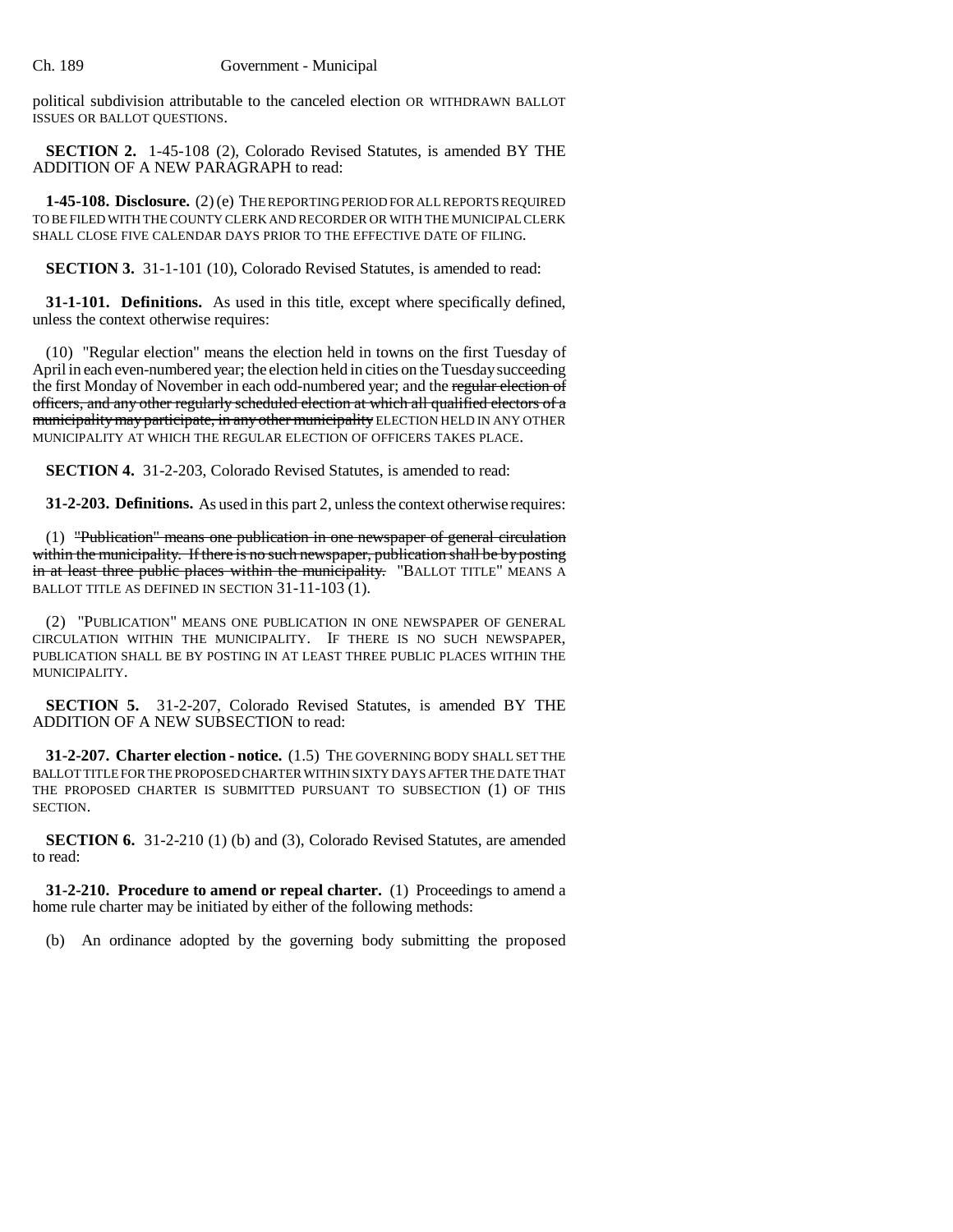amendment to a vote of the registered electors of the municipality. SUCH ORDINANCE SHALL ALSO ADOPT A BALLOT TITLE FOR THE PROPOSED AMENDMENT.

(3) The clerk shall, within fifteen working days after the filing of a petition pursuant to paragraph (a) of subsection  $(1)$  of this section or paragraph (a) of subsection  $(2)$  of this section, certify to the governing body as to the validity and sufficiency of such petition. IF THE PETITION IS SUFFICIENT, THE GOVERNING BODY SHALL SET A BALLOT TITLE FOR THE PROPOSED AMENDMENT AT ITS NEXT MEETING. IF THE PETITION IS DECLARED INSUFFICIENT, SUCH PETITION MAY BE WITHDRAWN BY A MAJORITY OF THE PERSONS REPRESENTING THE REGISTERED ELECTORS WHO SIGNED SUCH PETITION, MAY BE AMENDED OR SIGNED BY ADDITIONAL REGISTERED ELECTORS OF THE MUNICIPALITY IN ACCORDANCE WITH PARAGRAPH (a) OF SUBSECTION (1) OF THIS SECTION AND PARAGRAPH (a) OF SUBSECTION (2) OF THIS SECTION WITHIN FIFTEEN DAYS AFTER SUCH INSUFFICIENCY IS DECLARED, AND MAY BE REFILED AS AN ORIGINAL PETITION.

**SECTION 7.** 31-2-220 (2) and (3), Colorado Revised Statutes, are amended, and the said 31-2-220 is further amended BY THE ADDITION OF A NEW SUBSECTION, to read:

**31-2-220. Warning on petition - signatures - affidavits - circulators.** (2) Any such petition shall be signed only by registered electors by their own signatures to which shall be attached the residence addresses of such persons, including street and number, if any, city or town, and the date of signing the same. To each such petition shall be attached an affidavit of some registered elector THE PERSON WHO CIRCULATED THE PETITION stating the elector's AFFIANT'S address, that the elector is a registered elector of the municipality or of the territory proposed to be incorporated AFFIANT IS EIGHTEEN YEARS OF AGE OR OLDER, that the elector AFFIANT circulated the said petition, that each signature thereon was affixed in the elector's AFFIANT'S presence, that each signature thereon is the signature of the person whose name it purports to be, that to the best of the knowledge and belief of the affiant each of the persons signing said petition was at the time of signing a registered elector, and that the elector AFFIANT has not paid or will not in the future pay and that the elector AFFIANT believes that no other person has so paid or will pay, directly or indirectly, any money or other thing of value to any signer for the purpose of inducing or causing such signer to affix the signer's signature to such petition. No petition shall be accepted for filing that does not have attached thereto the affidavit required by this section.

 $(3)$  No such petition shall be circulated by any person who is not a registered elector of the municipality or of the territory proposed to be incorporated.

(4) THE CLERK SHALL INSPECT TIMELY FILED PETITIONS AND ATTACHED AFFIDAVITS TO ENSURE COMPLIANCE WITH SUBSECTION (2) OF THIS SECTION. SUCH INSPECTION MAY CONSIST OF AN EXAMINATION OF THE INFORMATION ON THE SIGNATURE LINES FOR PATENT DEFECTS, A COMPARISON OF THE INFORMATION ON THE SIGNATURE LINES WITH A LIST OF REGISTERED ELECTORS PROVIDED BY THE COUNTY, OR ANY OTHER METHOD OF INSPECTION REASONABLY EXPECTED TO ENSURE COMPLIANCE WITH SUBSECTION (2) OF THIS SECTION.

**SECTION 8.** 31-2-223 (1), Colorado Revised Statutes, is amended to read:

**31-2-223. Affidavit - evidence - protest procedure.** (1) All petitions to initiate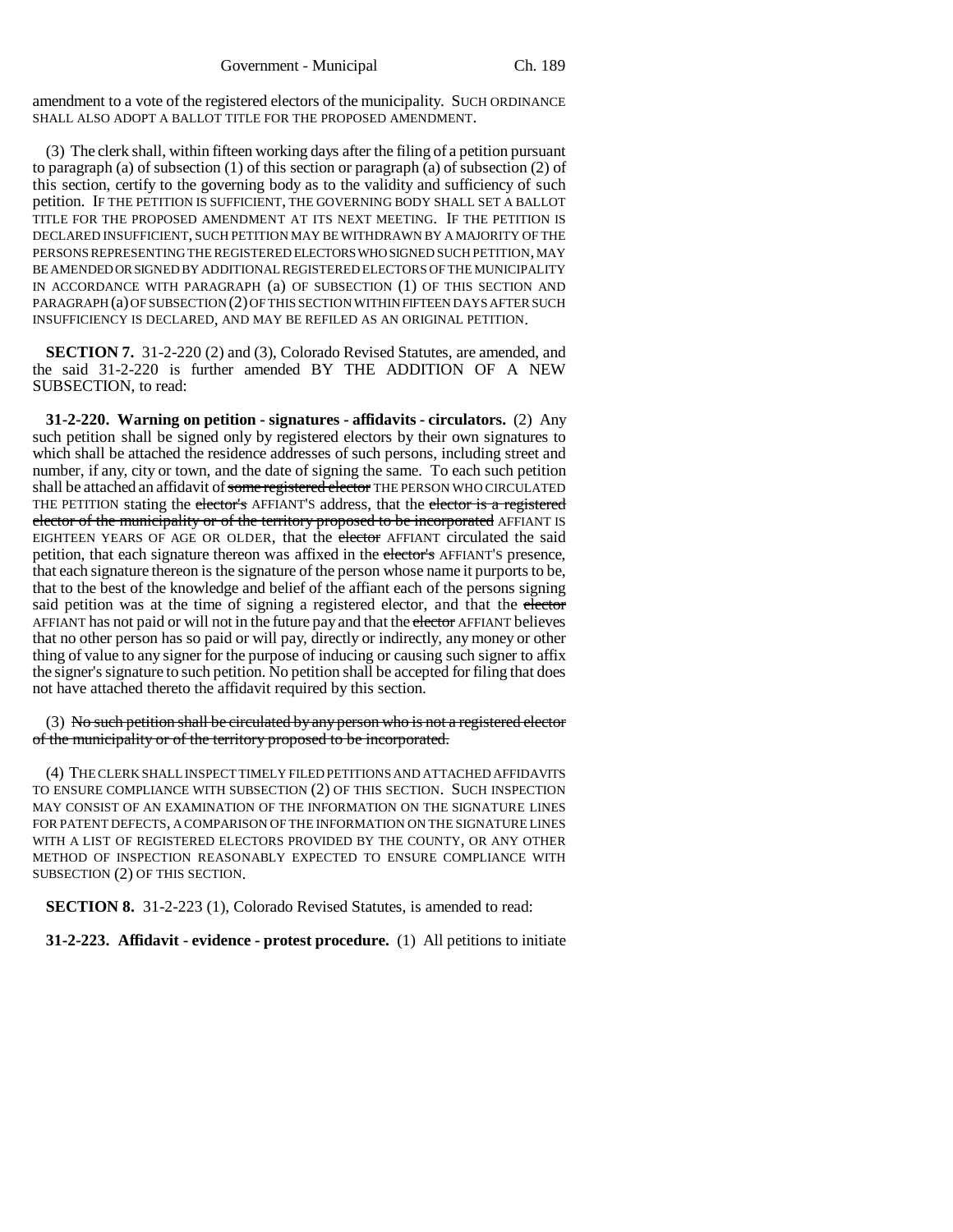the adoption, amendment, or repeal of a home rule charter, including the formation of a new charter commission, which SHALL have attached thereto an affidavit of some registered elector THE CIRCULATOR OF THE PETITION STATING that each signature thereon ON THE PETITION is the signature of the person whose name it purports to be and that to the best of the knowledge and belief of the affiant each of the persons signing such petition was at the time of signing a registered elector. shall be prima facie evidence that the signatures thereon are genuine and true and that the persons signing the same are registered electors, unless A protest in writing, under oath, is MAY BE filed in the office in which such petition has been filed by some registered elector of the municipality or territory proposed to be incorporated within thirty days after such petition is filed, setting forth with particularity the grounds of such protest and the names protested. In such event the officer with whom such petition is filed shall mail a copy of the protest to the persons named in such petition as representing the signers thereof at the addresses therein given, together with a notice fixing a time for hearing the protest not less than five nor more than twenty days after such notice is mailed. If, at such hearing, such protest is denied in whole or in part, the person filing the same, within ten days after such denial, may file an amended protest, a copy of which shall be mailed to the persons named in the petition and on which a hearing shall be held as in the case of the original protest; but no person shall be entitled to amend an amended protest.

**SECTION 9.** 31-4-503 (2) (c), (3) (b), and (4), Colorado Revised Statutes, are amended, and the said 31-4-503 is further amended BY THE ADDITION OF A NEW SUBSECTION, to read:

**31-4-503. Petition in sections - signing - affidavit - review - tampering with petition.** (2) (c) To each such petition or section thereof shall be attached an affidavit of some registered elector THE PERSON WHO CIRCULATED THE PETITION stating the affiant's address, that the affiant is  $\alpha$  registered elector EIGHTEEN YEARS OF AGE OR OLDER, that the affiant circulated the said petition, that the affiant made no misrepresentation of the purpose of such petition to any signer thereof OF THE PETITION, that each signature thereon ON THE PETITION was affixed in the affiant's presence, that each signature thereon ON THE PETITION is the signature of the person whose name it purports to be, that to the best of the knowledge and belief of the affiant each of the persons signing said petition was at the time of signing a registered elector, and that the affiant neither has paid nor shall pay and that the affiant believes that no other person has so paid or shall pay, directly or indirectly, any money or other thing of value to any signer for the purpose of inducing or causing such signer to sign such petition.

(3) (b) A protest in writing under oath may be filed in the office of the municipal clerk by some registered elector who resides in the municipality within fifteen days after such petition is filed setting forth specifically the grounds of such protest. Grounds for protest may include, but shall not be limited to, the failure of any portion of a petition or circulator affidavit or petition circulator to meet the requirements of this section. The municipal clerk shall forthwith mail a copy of such protest to THE OFFICER NAMED IN THE PETITION, TO the committee named in the petition as representing the signers thereof OF THE PETITION, and to the county clerk and recorder, together with a notice fixing a time for hearing such protest not less than five nor more than ten days after such notice is mailed. The county clerk and recorder shall, upon receipt of such notice, prepare a registration list pursuant to section 31-10-205 to be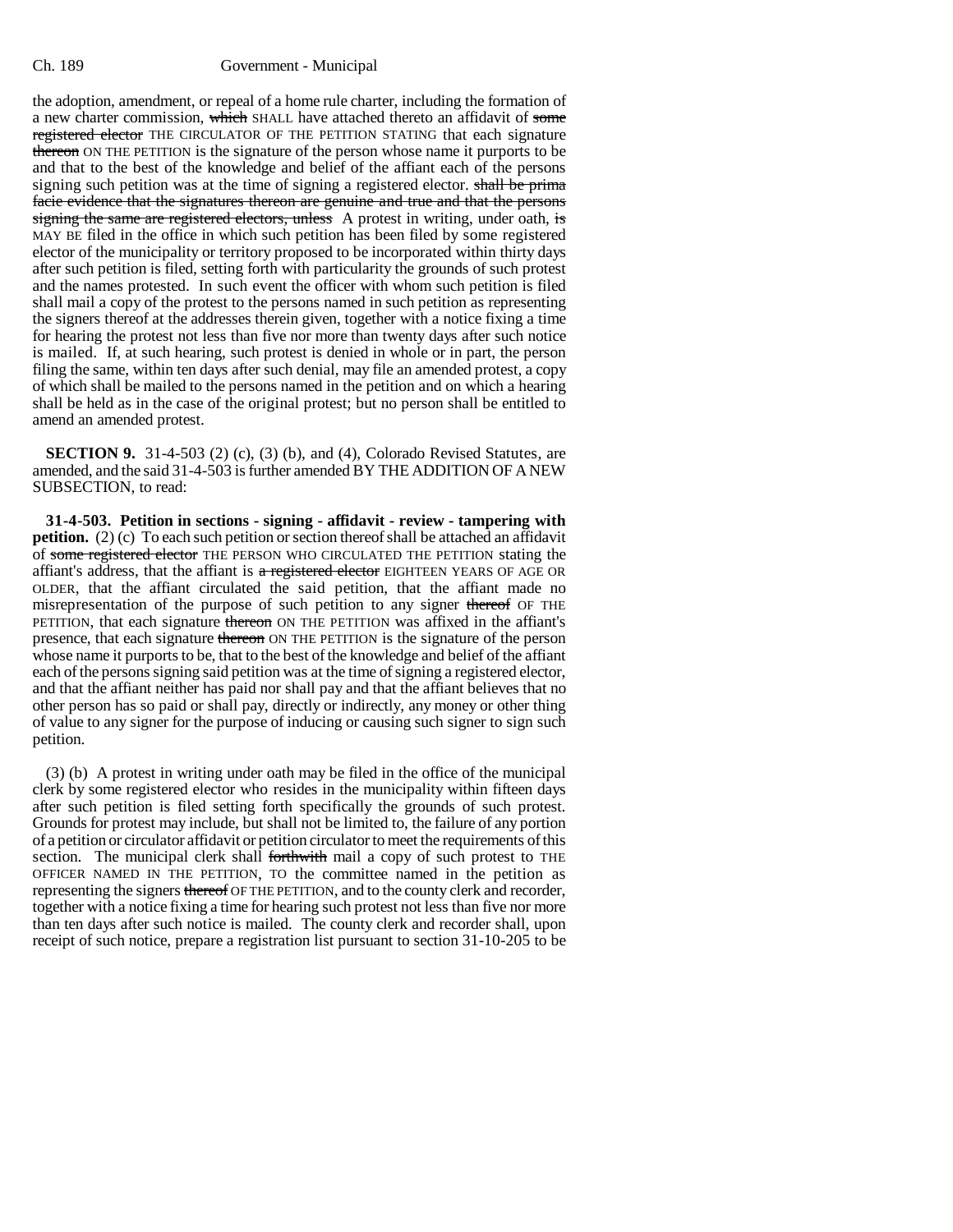Government - Municipal Ch. 189

utilized in determining whether such petition is sufficient. Every hearing shall be before the municipal clerk with whom such protest is filed, who shall serve as hearing officer unless some other person is designated by the governing body as the hearing officer, and the testimony in every such hearing shall be under oath. The hearing officer shall have the power to issue subpoenas and compel the attendance of witnesses. Such a hearing shall be summary and not subject to delay and shall be concluded within thirty days after such petition is filed. No later than five days after the conclusion of the hearing, the hearing officer shall issue a written determination of whether the petition is sufficient or not sufficient. If the hearing officer determines that a petition is not sufficient, he THE HEARING OFFICER shall identify those portions of the petition which THAT are not sufficient and the reasons therefor FOR THE INSUFFICIENCY. The result of such a hearing shall be forthwith certified to the committee and the officer sought to be recalled.

(4) When such recall petition is determined sufficient, the municipal clerk shall forthwith submit said petition, together with a certificate of its sufficiency, to the governing body of such municipality at the first meeting of such body following expiration of the period within which a protest may be filed or at the first meeting of such body following the determination of a hearing officer that a petition is sufficient, whichever is later. If the officer sought to be recalled does not resign within five days after the clerk determines the petition to be sufficient, The governing body shall thereupon order and fix a date for the recall election to be held not less than thirty days nor more than ninety days from the date of submission of the petition TO THE GOVERNING BODY BY THE MUNICIPAL CLERK; but, if a regular election is to be held within ninety days after the date of submission of said petition, the recall election shall be held as a part of said regular election; except that, if the officer sought to be recalled is seeking reelection at said regular election, only the question of such officer's reelection shall appear on the ballot. If a successor to the officer sought to be recalled is to be selected at such regular election and the officer sought to be recalled is not seeking reelection, the question of such officer's recall shall not appear on the ballot of such regular election.

(4.5) A RECALL ELECTION PURSUANT TO THIS PART 5 MAY ONLY BE CONDUCTED AS PART OF A COORDINATED ELECTION IF THE CONTENT OF THE RECALL ELECTION BALLOT IS FINALLY DETERMINED BY THE DATE FOR CERTIFICATION OF THE BALLOT CONTENT FOR THE COORDINATED ELECTION TO THE COUNTY CLERK PURSUANT TO SECTION 1-5-203 (3), C.R.S.

**SECTION 10.** 31-4-504 (1) and (2), Colorado Revised Statutes, are amended, and the said 31-4-504 is further amended BY THE ADDITION OF A NEW SUBSECTION, to read:

**31-4-504. Resignation - vacancy filled - election - ballot - nomination.** (1) If an ANY officer resigns at any time before the calling of the recall election by the governing body BY SUBMITTING A WRITTEN LETTER OF RESIGNATION TO THE CLERK AT ANY TIME PRIOR TO THE RECALL ELECTION, all recall proceedings shall be terminated, and the vacancy caused by such resignation shall be filled as provided by law. IF THE RESIGNATION OCCURS AFTER THE BALLOTS HAVE BEEN PREPARED OR AT A TIME WHEN IT WOULD OTHERWISE BE IMPRACTICABLE TO REMOVE THE RECALL QUESTION FROM THE BALLOT, NO VOTES CAST ON THE RECALL QUESTION SHALL BE COUNTED.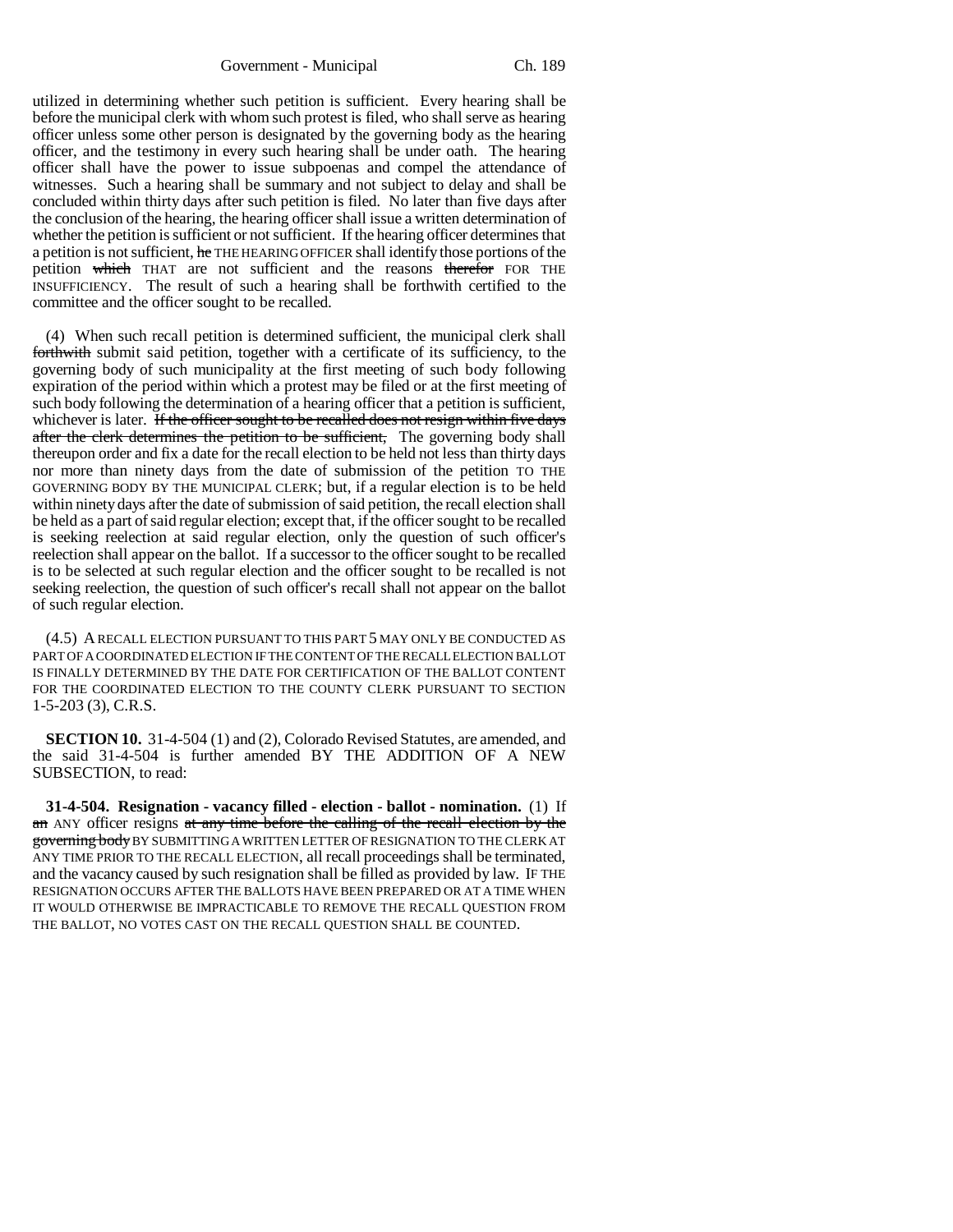(2) If such officer resigns after the calling of the recall election by the governing body, the vacancy caused by such resignation or from any other cause shall be filled as provided by law, but the person appointed to fill such vacancy shall hold his office only until the person elected at the recall election complies with section 31-4-401. Except as provided in section 31-4-503 (4), if such officer does not resign within five days after the calling of the recall election by the governing body, the governing body shall cause notice to be published for the holding of such election, and the same AT LEAST TEN DAYS BEFORE THE RECALL ELECTION, THE CLERK SHALL GIVE NOTICE OF THE ELECTION IN ACCORDANCE WITH SECTION 31-10-501. EXCEPT AS OTHERWISE PROVIDED IN THIS PART 5, THE RECALL ELECTION shall be conducted and returned and the result thereof OF SUCH ELECTION declared in all respects as in the case of regular elections.

(8) MANDATORY OR OPTIONAL RECOUNTS OF BALLOTS CAST IN A RECALL ELECTION SHALL BE CONDUCTED IN ACCORDANCE WITH SECTION 31-10-1207.

**SECTION 11.** 31-4-504 (5) (c), Colorado Revised Statutes, is amended to read:

**31-4-504. Resignation - vacancy filled - election - ballot - nomination.** (5) (c) The absentee polling place in the office of the municipal clerk shall be open during regular business hours between the tenth and fifth business days DAY preceding the recall election.

**SECTION 12.** 31-4-505 (1), Colorado Revised Statutes, is amended to read:

**31-4-505. Recall after six months - second petition.** (1) No recall petition shall be circulated or signed FILED AND NO PENDING RECALL PROCEEDINGS SHALL BE CONTINUED against any officer until he THE OFFICER has actually held his THE office for at least six months unless he holds his office by virtue of appointment to fill a vacancy FOLLOWING THE OFFICER'S ELECTION OR REELECTION.

**SECTION 13.** Part 5 of article 4 of title 31, Colorado Revised Statutes, is amended BY THE ADDITION OF A NEW SECTION to read:

**31-4-506. Disclosure of contributions, contributions in kind, and expenditures.** NOTWITHSTANDING THE PROVISIONS OF SECTION 1-45-108 (6),C.R.S., ANY OFFICER AGAINST WHOM A RECALL PETITION HAS BEEN FILED PURSUANT TO THIS PART 5 AND ANY CANDIDATE WHO SUBMITS NOMINATING PETITIONS PURSUANT TO SECTION 31-4-504 (4) SHALL REPORT CONTRIBUTIONS, CONTRIBUTIONS IN KIND, AND EXPENDITURES MADE IN SUPPORT OF THE OFFICER'S RETENTION IN OFFICE OR THE CANDIDATE'S ELECTION TO OFFICE IN THE MANNER REQUIRED FOR CANDIDATE ELECTIONS PURSUANT TO THE "FAIR CAMPAIGN PRACTICES ACT", ARTICLE 45 OF TITLE 1, C.R.S.

**SECTION 14.** Part 5 of article 4 of title 31, Colorado Revised Statutes, is amended BY THE ADDITION OF A NEW SECTION to read:

**31-4-507. Powers of clerk and deputy.** (1) EXCEPT AS OTHERWISE PROVIDED IN THIS ARTICLE, THE CLERK SHALL RENDER ALL INTERPRETATIONS AND SHALL MAKE ALL INITIAL DECISIONS AS TO CONTROVERSIES OR OTHER MATTERS ARISING IN THE OPERATION OF THIS ARTICLE.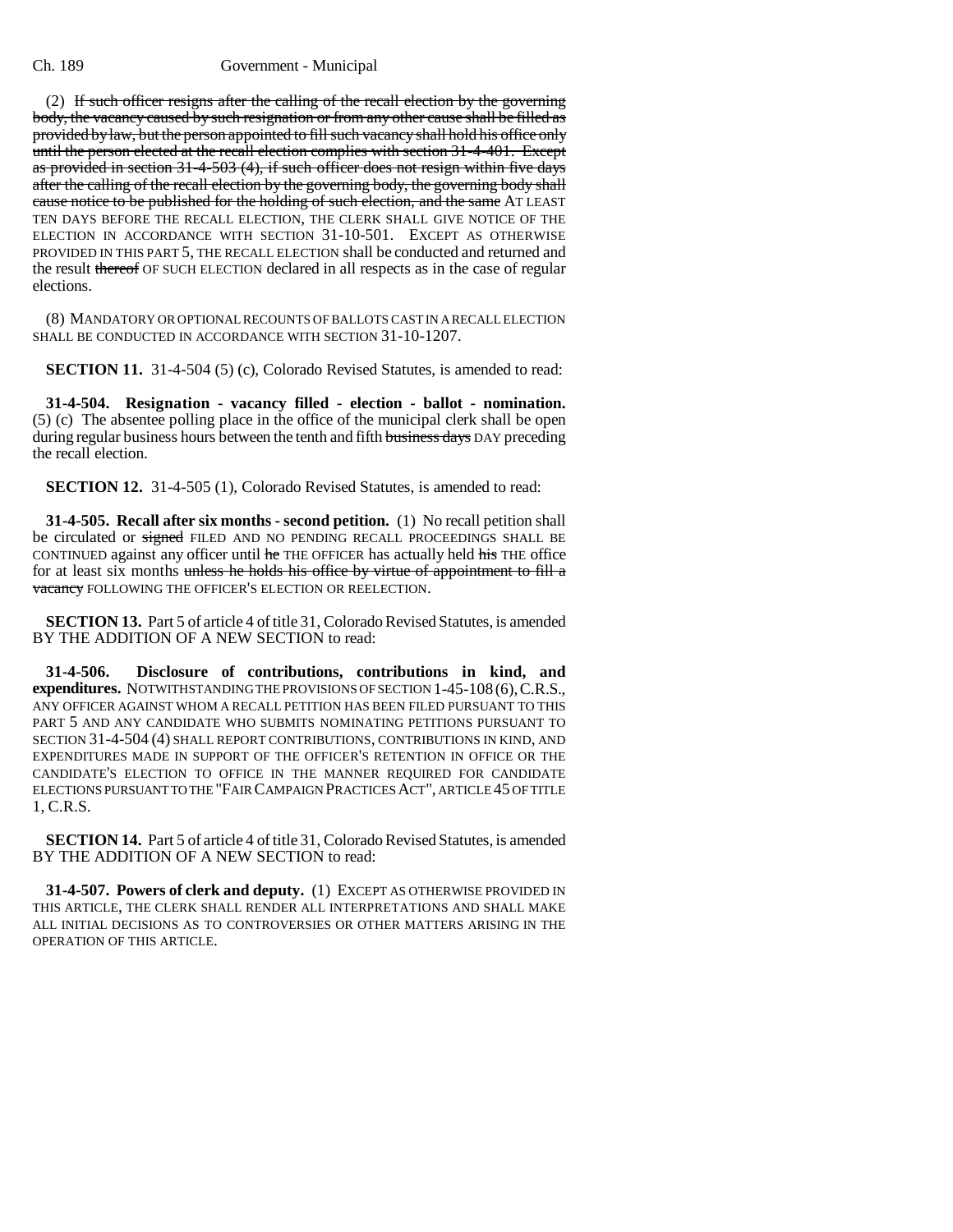(2) ALL POWERS AND AUTHORITY GRANTED TO THE CLERK BY THIS ARTICLE MAY BE EXERCISED BY A DEPUTY CLERK IN THE ABSENCE OF THE CLERK OR IN THE EVENT THE CLERK FOR ANY REASON IS UNABLE TO PERFORM THE DUTIES OF THE CLERK'S OFFICE.

**SECTION 15.** 31-10-108, Colorado Revised Statutes, is amended to read:

**31-10-108. Special elections.** Special elections shall be held on any Tuesday designated by ORDINANCE OR RESOLUTION OF the governing body. No special election shall be held within the ninety days preceding a regular election. No special election shall be called within thirty days before the date thereof, nor shall any special election be held within the thirty-two days before or after the date of a primary, general, or congressional vacancy election. A special election may be held at the same time and place as a primary, congressional vacancy or general election as a coordinated election pursuant to section 1-7-116, C.R.S., or may be conducted at the same time as a mail ballot election pursuant to part 1 of article 7.5 of title 1, C.R.S. Special elections shall be conducted as nearly as practicable in the same manner as regular elections.

**SECTION 16.** 31-10-302 (3), (4), (5), and (8), Colorado Revised Statutes, are amended to read:

**31-10-302. Nomination of municipal officers.** (3) Each registered elector signing a petition shall SIGN SUCH REGISTERED ELECTOR'S OWN SIGNATURE AND SHALL print or, if such elector is unable to do so, shall cause to be printed such elector's legal name, and place of residence THE ADDRESS AT WHICH SUCH REGISTERED ELECTOR RESIDES, INCLUDING THE STREET NAME AND NUMBER, THE CITY OR TOWN, THE COUNTY, AND THE DATE OF THE SIGNING. THE REGISTERED ELECTOR, OR THE PERSON PRINTING ON BEHALF OF THE REGISTERED ELECTOR, MAY USE ANY ABBREVIATIONS THAT REASONABLY IDENTIFY THE RESIDENCE OF THE REGISTERED ELECTOR, AND THE DATE THE REGISTERED ELECTOR SIGNED THE PETITION. The circulator of each nomination petition shall make an affidavit that each signature thereon is the signature of the person whose name it purports to be and that each signer has stated to the circulator that he THE SIGNER is a registered elector of the municipality or municipality and ward, as the case may be, for which the nomination is made. The signature of each signer of a petition shall constitute prima facie evidence of his qualifications without the requirement that each signer make an affidavit as to his qualifications.

(4) No petition is valid that does not contain the requisite number of signatures of registered electors. THE CLERK SHALL INSPECT TIMELY FILED PETITIONS OF NOMINATION TO ENSURE COMPLIANCE WITH THIS SECTION. SUCH INSPECTION MAY CONSIST OF AN EXAMINATION OF THE INFORMATION ON THE SIGNATURE LINES FOR PATENT DEFECTS, A COMPARISON OF THE INFORMATION ON THE SIGNATURE LINES WITH A LIST OF REGISTERED ELECTORS PROVIDED BY THE COUNTY, OR ANY OTHER METHOD OF INSPECTION REASONABLY EXPECTED TO ENSURE COMPLIANCE WITH THIS SECTION. Any petition may be amended to correct or replace those signatures which the clerk finds are not in apparent conformity with the requirements of this section at any time prior to twenty-two days before the day of election.

(5) No registered elector shall sign more than one nomination petition for each separate office to be filled in his municipality or municipality and ward, as the case may be. Each office of the governing body that is to be filled by the electorate shall be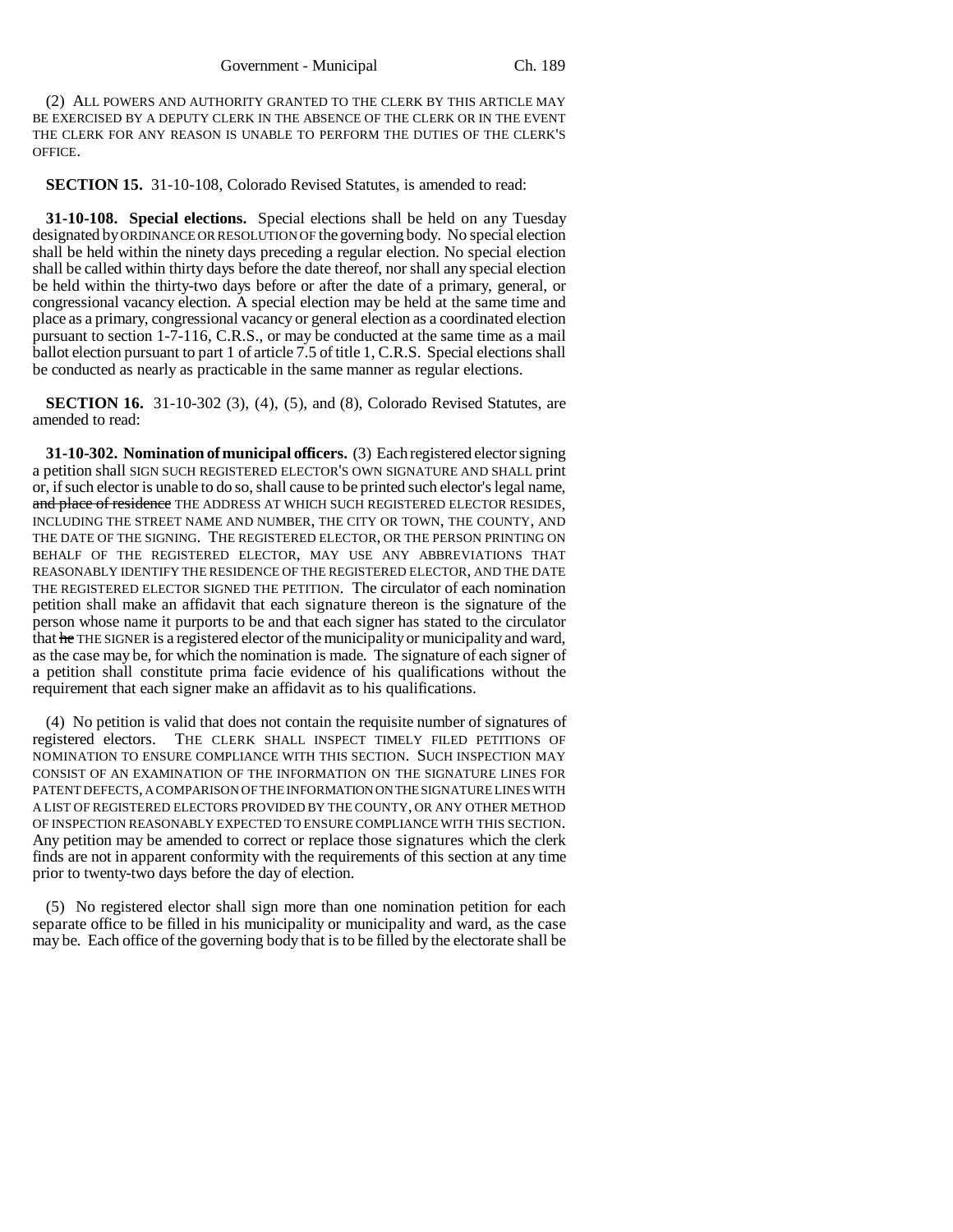considered a separate office for the purpose of nomination. In municipalities in which offices of the governing body are filled both by election from wards and election at large, an elector may sign a nomination petition for each office to be filled from his ward and also for each office to be filled by election at large. IF A REGISTERED ELECTOR'S SIGNATURE APPEARS ON MORE THAN ONE NOMINATION PETITION FOR A PARTICULAR OFFICE, THE CLERK MAY UTILIZE THE DATE OF SIGNING INDICATED ON THE NOMINATION PETITIONS TO DETERMINE WHICH SIGNATURE WAS VALID WHEN AFFIXED TO THE NOMINATION PETITIONS. IF THE DATE OF SIGNING DOES NOT CLARIFY WHICH SIGNATURE WAS VALID, ALL SIGNATURES OF SUCH REGISTERED ELECTOR SHALL BE REJECTED.

(8) Nomination petitions for candidates whose name will be on the ballot at a coordinated election or mail ballot election pursuant to articles 1 to 13 of title 1, C.R.S., shall be circulated, signed, and filed with the municipal clerk within the period set forth in section 1-4-805, C.R.S. The petition may be amended to correct or replace signatures that the clerk finds are not in apparent conformity with the requirements of the municipal election code at any time prior to the sixty-sixth day prior to the election.

**SECTION 17.** 31-10-401, Colorado Revised Statutes, is amended to read:

**31-10-401. Appointment of election judges.** At least fifteen days before each municipal election, the governing body shall appoint the judges of election. Each judge of election shall be a registered AN elector REGISTERED TO VOTE IN COLORADO and shall be at least eighteen years of age. The clerk shall make and file in his office a list of all persons so appointed, giving their names, addresses, and precincts. Such list shall be a public record and shall be subject to inspection and examination during office hours by any qualified elector of the municipality with the right to make copies thereof. The governing body may by resolution delegate to the clerk the authority and responsibility to appoint judges of election.

**SECTION 18.** 31-10-1002 (1), Colorado Revised Statutes, is amended to read:

**31-10-1002. Application for absentee ballot - delivery - list.** (1) Requests for an application for an absentee voter's ballot may be made orally or in writing. Applications for absent voters' ballots shall be filed in writing AND SHALL BE PERSONALLY SIGNED BY THE APPLICANT OR A FAMILY MEMBER RELATED BY BLOOD OR MARRIAGE TO THE APPLICANT. IF THE APPLICANT IS UNABLE TO SIGN THE APPLICATION, THE APPLICANT SHALL MAKE SUCH APPLICANT'S MARK ON THE APPLICATION, WHICH SHALL BE WITNESSED BY ANOTHER PERSON. SUCH APPLICATION SHALL BE FILED with the clerk not earlier than ninety days before and not later than the close of business on the Friday immediately preceding such regular or special election. The application may be in the form of a letter.

**SECTION 19.** 31-10-1207 (1) and (2), Colorado Revised Statutes, are amended, and the said 31-10-1207 is further amended BY THE ADDITION OF A NEW SUBSECTION, to read:

**31-10-1207.** Recount. (1) If it appears that any candidate failed to be elected or any ballot issue failed to pass by a margin of one percent or less of the number of votes cast in opposition to the ballot issue or for the candidate who was declared elected to the office sought and who received the next greater number of votes, the losing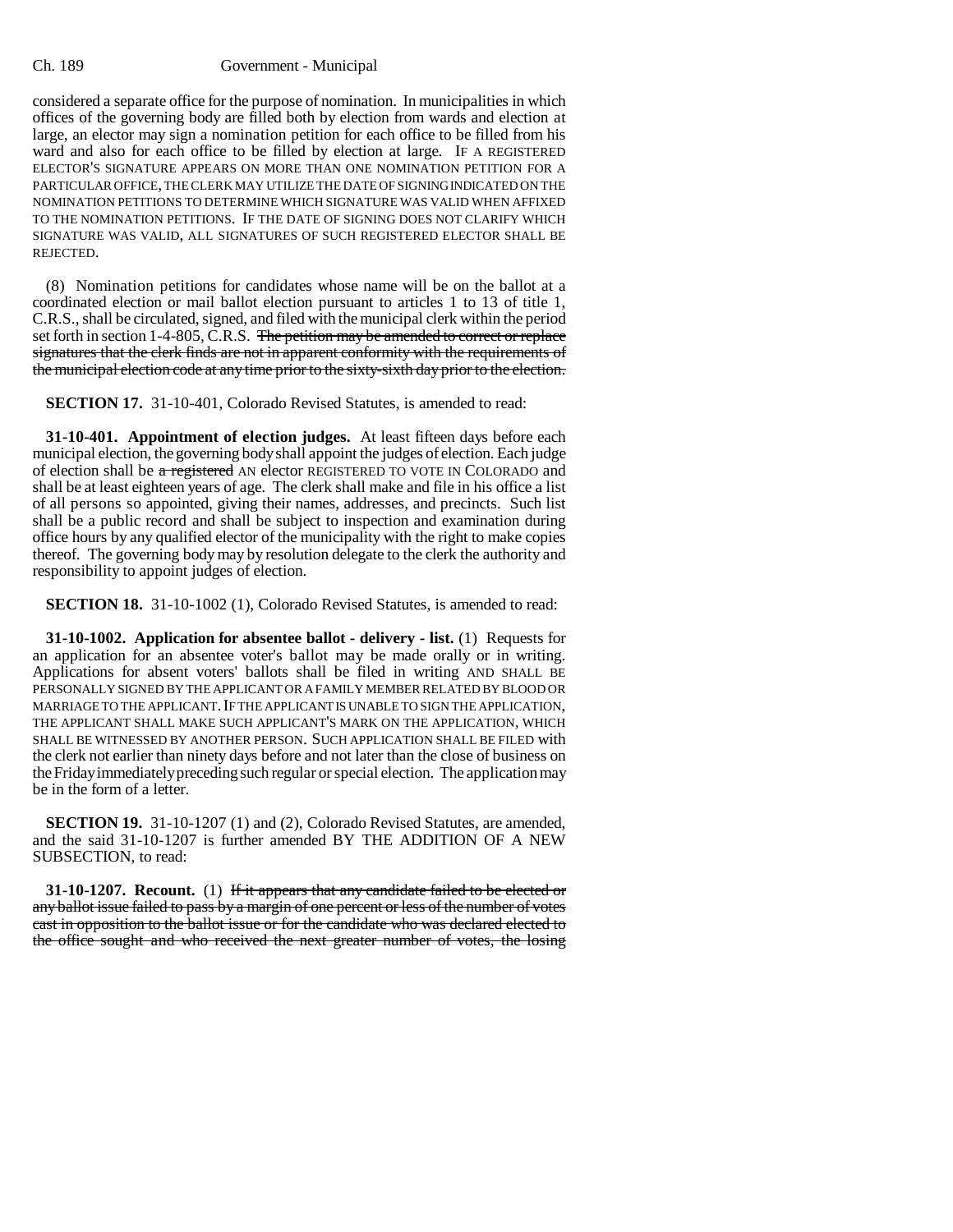Government - Municipal Ch. 189

candidate or the supporters of the losing question may submit a certified written request for a recount with the clerk within ten days after the election. Unless otherwise provided by ordinance, the cost of the recount shall be paid by the municipality. If the ordinance requires payment of the cost by the requesting party, the clerk shall determine the cost thereof and notify the requesting party prior to conducting the recount. THE MUNICIPAL CLERK SHALL CONDUCT A RECOUNT OF THE VOTES CAST IN ANY ELECTION IF IT APPEARS, AS EVIDENCED BY THE SURVEY OF RETURNS, THAT THE DIFFERENCE BETWEEN THE HIGHEST NUMBER OF VOTES CAST IN THE ELECTION AND THE NEXT HIGHEST NUMBER OF VOTES CAST IN THE ELECTION IS LESS THAN OR EQUAL TO ONE-HALF OF ONE PERCENT OF THE HIGHEST NUMBER OF VOTES CAST IN THE ELECTION. ANY RECOUNT CONDUCTED PURSUANT TO THIS SUBSECTION (1) SHALL BE COMPLETED NO LATER THAN THE TENTH DAY FOLLOWING THE ELECTION AND SHALL BE PAID FOR BY THE GOVERNING BODY. THE CLERK SHALL GIVE NOTICE OF THE RECOUNT TO ALL CANDIDATES AND, IN THE CASE OF A BALLOT ISSUE OR QUESTION, TO ANY PETITION REPRESENTATIVES IDENTIFIED PURSUANT TO SECTIONS 31-2-221 (1), 31-4-502 (1) (a) (I), AND 31-11-106 (2) THAT ARE AFFECTED BY THE RESULT OF THE ELECTION. SUCH NOTICE SHALL BE GIVEN BY CERTIFIED MAIL, BY POSTING SUCH NOTICE IN THREE PUBLIC PLACES WITHIN THE MUNICIPAL LIMITS, OR BY OTHER MEANS REASONABLY EXPECTED TO NOTIFY THE AFFECTED CANDIDATES OR PETITION REPRESENTATIVES. ANY AFFECTED CANDIDATE OR PETITION REPRESENTATIVE SHALL BE ALLOWED TO BE PRESENT DURING AND OBSERVE THE RECOUNT.

(2) If it appears that any candidate failed to be elected or any ballot issue failed to pass by a margin of more than one percent of the number of votes cast in opposition to the ballot issue or for the candidate who was declared elected to the office sought and who received the next greater number of votes, the losing candidate or the supporters of the losing question may submit a certified written request for a recount at the expense of the person or group making the request. WHENEVER A RECOUNT OF THE VOTES CAST IN AN ELECTION IS NOT REQUIRED PURSUANT TO SUBSECTION (1) OF THIS SECTION, ANY INTERESTED PARTY, INCLUDING A CANDIDATE FOR OFFICE OR THE PETITION REPRESENTATIVES FOR A BALLOT ISSUE OR QUESTION, MAY SUBMIT TO THE CLERK A WRITTEN REQUEST FOR A RECOUNT AT THE EXPENSE OF THE INTERESTED PARTY MAKING THE REQUEST. This request shall be filed with the clerk within ten SEVEN days after the election. Before conducting the recount, the clerk shall GIVE NOTICE OF THE RECOUNT IN ACCORDANCE WITH THE PROVISIONS OF SUBSECTION (1) OF THIS SECTION, SHALL determine the cost thereof OF THE RECOUNT, and SHALL notify the requesting person or persons INTERESTED PARTY THAT REQUESTED THE RECOUNT OF SUCH COST, AND SHALL COLLECT THE COST OF CONDUCTING THE RECOUNT FROM SUCH INTERESTED PARTY. The **person or persons** INTERESTED PARTY THAT REQUESTED THE RECOUNT shall pay on demand the cost of the recount to the clerk. THE FUNDS PAID TO THE CLERK FOR THE RECOUNT SHALL BE PLACED IN ESCROW FOR PAYMENT OF ALL EXPENSES INCURRED IN THE RECOUNT. If, after the recount, the candidate who requested the recount is declared the winner RESULT of the election  $\sigma$ r the ballot issue is declared passed regardless of the margin of victory IS REVERSED IN FAVOR OF THE INTERESTED PARTY THAT REQUESTED THE RECOUNT OR IF THE AMENDED ELECTION COUNT IS SUCH THAT A RECOUNT OTHERWISE WOULD HAVE BEEN REQUIRED PURSUANT TO SUBSECTION (1) OF THIS SECTION, the payment for expenses shall be refunded to the person or group INTERESTED PARTY who paid them. ANY RECOUNT OF VOTES CONDUCTED PURSUANT TO THIS SUBSECTION (2) SHALL BE COMPLETED NO LATER THAN THE TENTH DAY AFTER THE ELECTION.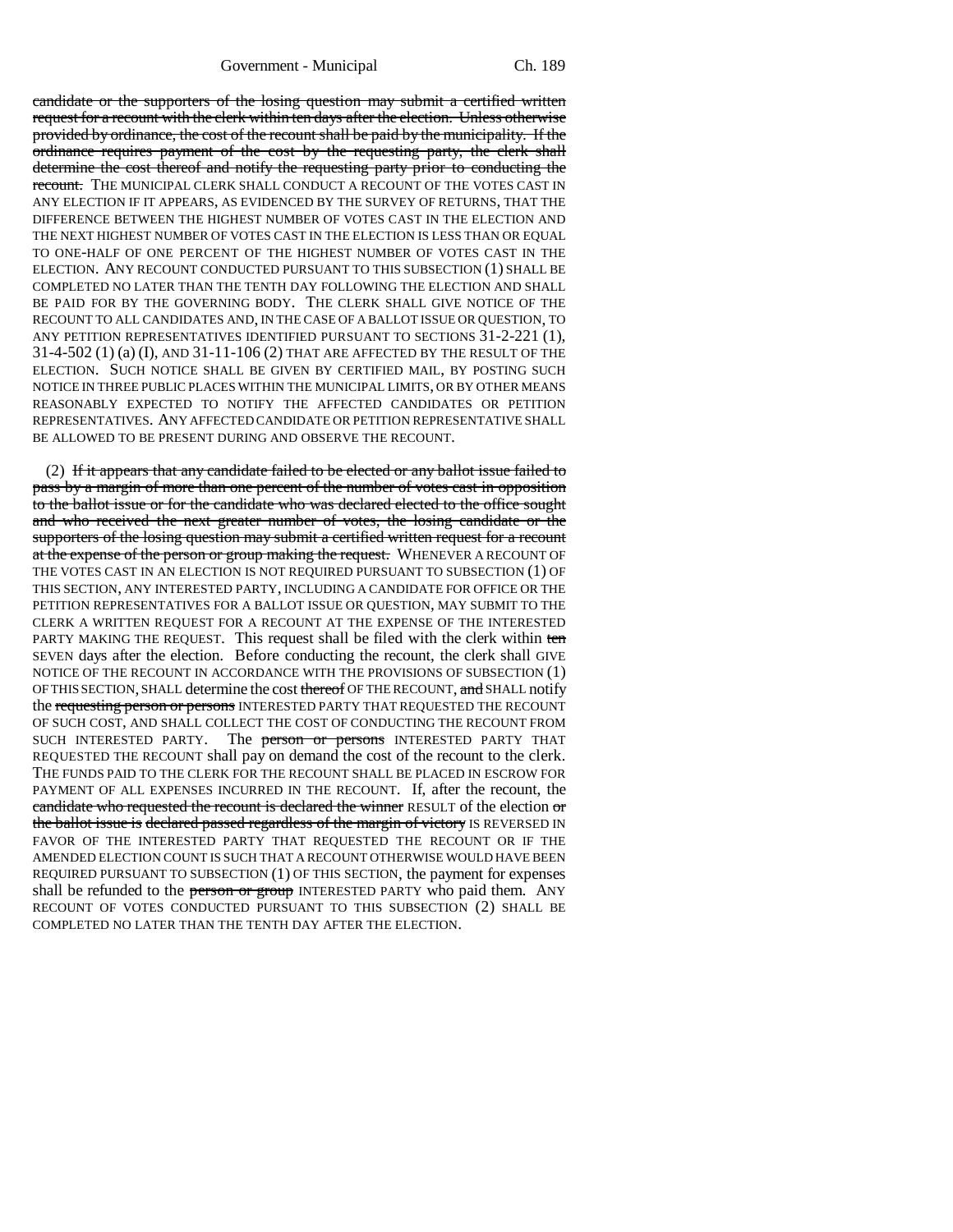(6) AFTER A RECOUNT CONDUCTED PURSUANT TO THIS SECTION HAS BEEN COMPLETED, THE CLERK SHALL NOTIFY THE GOVERNING BODY OF THE RESULTS OF THE RECOUNT, SHALL MAKE A CERTIFICATE OF ELECTION FOR EACH CANDIDATE WHO RECEIVED THE HIGHEST NUMBER OF VOTES FOR AN OFFICE FOR WHICH A RECOUNT WAS CONDUCTED, AND SHALL DELIVER THE CERTIFICATE TO SUCH CANDIDATE.

**SECTION 20.** 31-10-1303, Colorado Revised Statutes, is amended to read:

**31-10-1303. Filing statement - contents.** The contestor shall file in the office of the clerk of the district court, within ten days after the day when the votes are canvassed EXPIRATION OF THE PERIOD WITHIN WHICH A RECOUNT MAY BE REQUESTED PURSUANT TO SECTION 31-10-1207 (2), OR WITHIN TEN DAYS AFTER THE CONCLUSION OF A RECOUNT CONDUCTED PURSUANT TO SECTION 31-10-1207, WHICHEVER IS LATER, a written statement of his THE CONTESTOR'S intention to contest the election, setting forth the name of the contestor, that he THE CONTESTOR is a registered elector of the municipality, the name of the contestee, the office contested, the time of election, and the particular causes of the contest. The statement shall be verified by the affidavit of the contestor or some registered elector of the municipality that the causes set forth in such statement are true to the best of his THE AFFIANT'S knowledge and belief.

**SECTION 21.** 31-10-1308 (2), Colorado Revised Statutes, is amended to read:

**31-10-1308. Ballot questions - how contested.** (2) Any contest arising out of a ballot issue or ballot question, as defined in section 1-1-104 (2.3) and (2.7), C.R.S., concerning the order on the ballot or CONCERNING WHETHER the form or content of any ballot title MEETS THE REQUIREMENTS OF SECTION 20 OF ARTICLE X OF THE STATE CONSTITUTION, shall be conducted as provided in section 1-11-203.5, C.R.S.

**SECTION 22.** Article 11 of title 31, Colorado Revised Statutes, is amended BY THE ADDITION OF A NEW SECTION to read:

**31-11-103.5. Computation of time.** EXCEPT AS OTHERWISE PROVIDED IN THIS ARTICLE, CALENDAR DAYS SHALL BE USED IN ALL COMPUTATIONS OF TIME MADE UNDER THE PROVISIONS OF THIS ARTICLE. IN COMPUTING TIME FOR ANY ACT TO BE DONE BEFORE ANY MUNICIPAL ELECTION, THE FIRST DAY SHALL BE INCLUDED, AND THE LAST OR ELECTION DAY SHALL BE EXCLUDED. EXCEPT WHEN COMPUTING BUSINESS DAYS, SATURDAYS, SUNDAYS, AND LEGAL HOLIDAYS SHALL BE INCLUDED, BUT, IF THE TIME FOR ANY ACT TO BE DONE OR THE LAST DAY OF ANY PERIOD IS A SATURDAY, SUNDAY, OR A LEGAL HOLIDAY, THE PERIOD IS EXTENDED TO INCLUDE THE NEXT DAY THAT IS NOT A SATURDAY, SUNDAY, OR LEGAL HOLIDAY. IF THE TIME FOR AN ACT TO BE DONE UNDER THIS ARTICLE IS REFERRED TO IN BUSINESS DAYS, THE TIME SHALL BE COMPUTED BY EXCLUDING SATURDAYS, SUNDAYS, AND LEGAL HOLIDAYS.

**SECTION 23.** 31-11-104 (1), Colorado Revised Statutes, is amended to read:

**31-11-104. Ordinances - initiative - conflicting measures.** (1) Any proposed ordinance may be submitted to the legislative body of any municipality by filing written notice of the proposed ordinance with the clerk and, within one hundred eighty days after the notice APPROVAL OF THE PETITION PURSUANT TO SECTION 31-11-106 (1), by filing a petition signed by at least five percent of the registered electors of the city or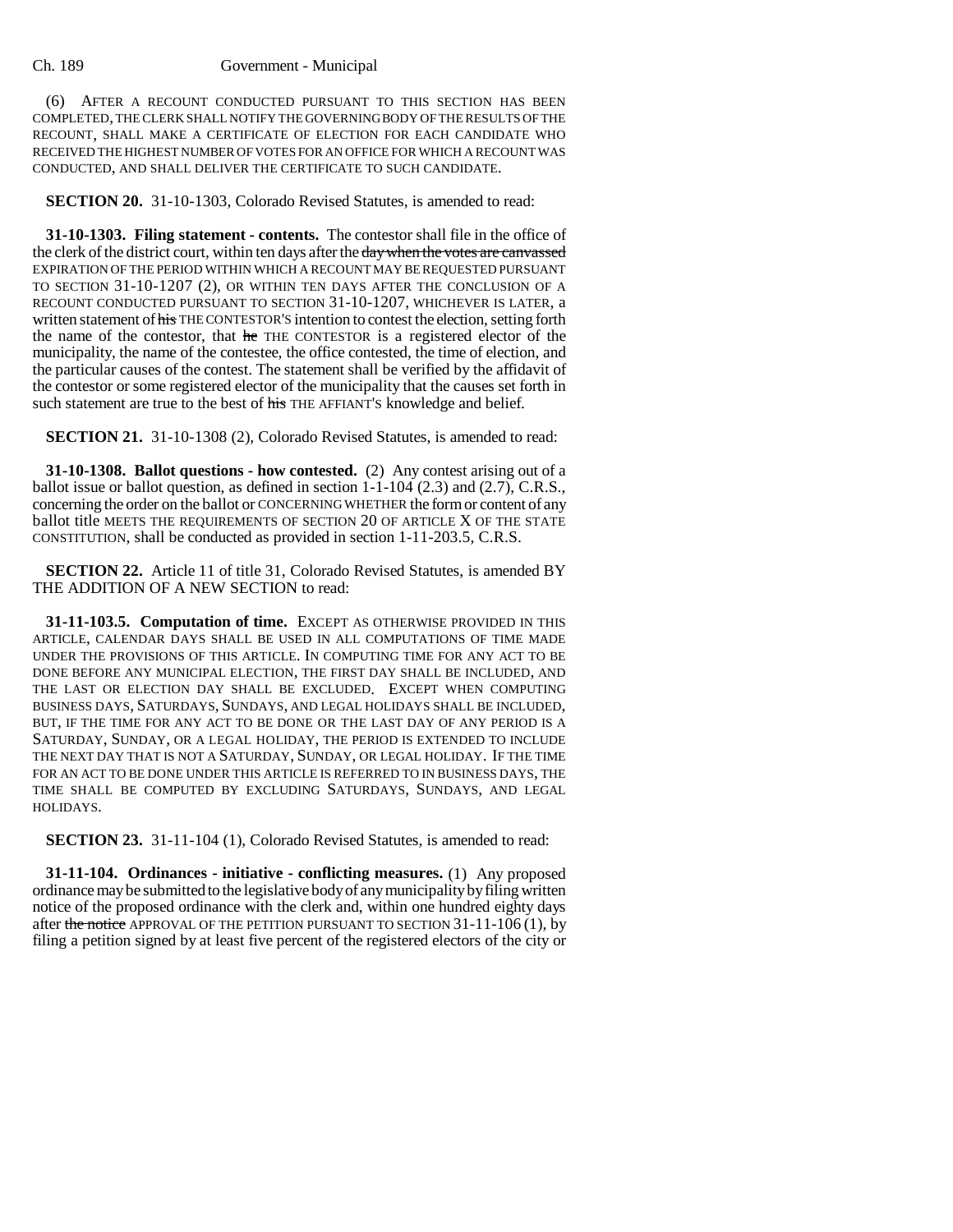Government - Municipal Ch. 189

town on the date of such notice. The proposed ordinance may be adopted without alteration by the legislative body within twenty days following the final determination of petition sufficiency. If vetoed by the mayor, the proposed ordinance may be passed over the mayor's veto within ten days after the veto. If the proposed ordinance is not adopted by the legislative body, the legislative body shall forthwith publish the proposed ordinance as other ordinances are published and shall refer the proposed ordinance, in the form petitioned for, to the registered electors of the municipality at a regular or special election held not less than sixty days and not more that one hundred fifty days after the final determination of petition sufficiency, unless otherwise required by the state constitution. The ordinance shall not take effect unless a majority of the registered electors voting on the measure at the election vote in favor of the measure.

**SECTION 24.** 31-11-106 (1) and (3) (e) (I), Colorado Revised Statutes, are amended to read:

**31-11-106. Form of petition sections.** (1) Each petition section shall be printed in a form consistent with the requirements of this article. No petition section shall be printed or circulated unless the form and the first printer's proof of the petition section have first been approved by the clerk. THE CLERK SHALL APPROVE OR REJECT THE FORM AND THE FIRST PRINTER'S PROOF OF THE PETITION NO LATER THAN FIVE BUSINESS DAYS FOLLOWING THE DATE ON WHICH THE CLERK RECEIVED SUCH MATERIAL. The clerk shall assure that the petition section contains only those elements required by this article and contains no extraneous material. THE CLERK MAY REJECT A PETITION OR A SECTION OF A PETITION ON THE GROUNDS THAT THE PETITION OR A SECTION OF THE PETITION DOES NOT PROPOSE MUNICIPAL LEGISLATION PURSUANT TO SECTION 1 (9) OF ARTICLE V OF THE STATE CONSTITUTION.

(3) (e) (I) Following the signature pages of each petition section, there shall be attached a signed, notarized, and dated affidavit executed by the registered elector PERSON who circulated the petition section, which shall include the following:

(A) The elector's AFFIANT'S printed name, the address at which he or she THE AFFIANT resides, including the street name and number, the municipality, the county, and the date he or she THE AFFIANT signed the affidavit;

(B) That he or she THE AFFIANT has read and understands the laws governing the circulation of petition;

(C) That he or she was a registered elector THE AFFIANT WAS EIGHTEEN YEARS OF AGE OR OLDER at the time the section of the petition was circulated and signed by the listed electors;

(D) That he or she THE AFFIANT circulated the section of the petition;

(E) That each signature thereon was affixed in the circulator's AFFIANT'S presence;

(F) That each signature thereon is the signature of the person whose name it purports to be;

(G) That, to the best of the circulator's AFFIANT'S knowledge and belief, each of the persons signing the petition section was, at the time of signing, a registered elector; and